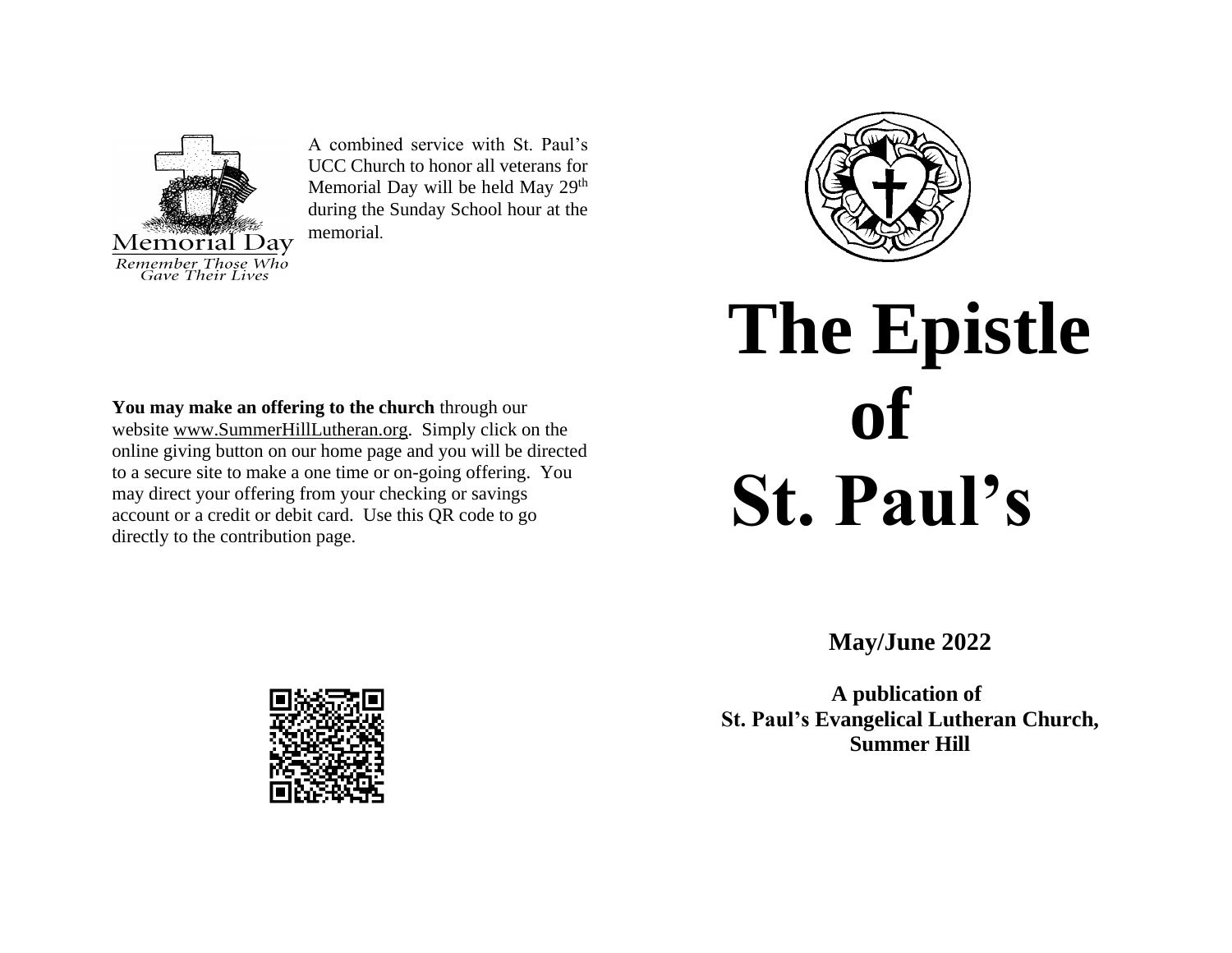## **THE EPISTLE OF ST. PAUL'S**

is published by: St. Paul's Lutheran Church 1185 Summer Hill Road, Auburn, PA, 17922 (570) 754-7350 **Website:** [www.SummerHillLutheran.org](http://www.summerhilllutheran.org/) **Facebook:** St Paul Lutheran Church, Summer Hill **Church email:**  [stpaulsummerhill@gmail.com](mailto:stpaulsummerhill@gmail.com) **Pastor email:**  [stpaulsummerhill.pastor@gmail.com](mailto:stpaulsummerhill.pastor@gmail.com) **Director of Music email:**  [stpaulsummerhill.music@gmail.com](mailto:stpaulsummerhill.music@gmail.com) **Student Loan Committee email:** stpaulsummerhill.studentloan@gmail.com

**Sunday Holy Communion Service – 8 am and 10:30 am Saturday Holy Communion Service - 5 pm** 

#### **Our Staff**

| The Rev. Eileen Smith LeVan Interim Pastor 530-802-0925 |                                      |  |
|---------------------------------------------------------|--------------------------------------|--|
| <b>Matthew Hayes</b>                                    | Director of Music 484-794-7902       |  |
| Linda Angstadt                                          | Parish Secretary 570-754-7350        |  |
| Eva Waldman                                             | Church Sexton/Treasurer 570-754-7350 |  |
| Cindy Brown                                             | Pavilion Sexton 570-345-1279         |  |
|                                                         |                                      |  |

## **Office Hours**

Monday - Friday 9 am - 3 pm Closed from 12:00 pm to 12:30 pm for lunch



Volunteer help is needed to help plan and implement this event. Please contact the church office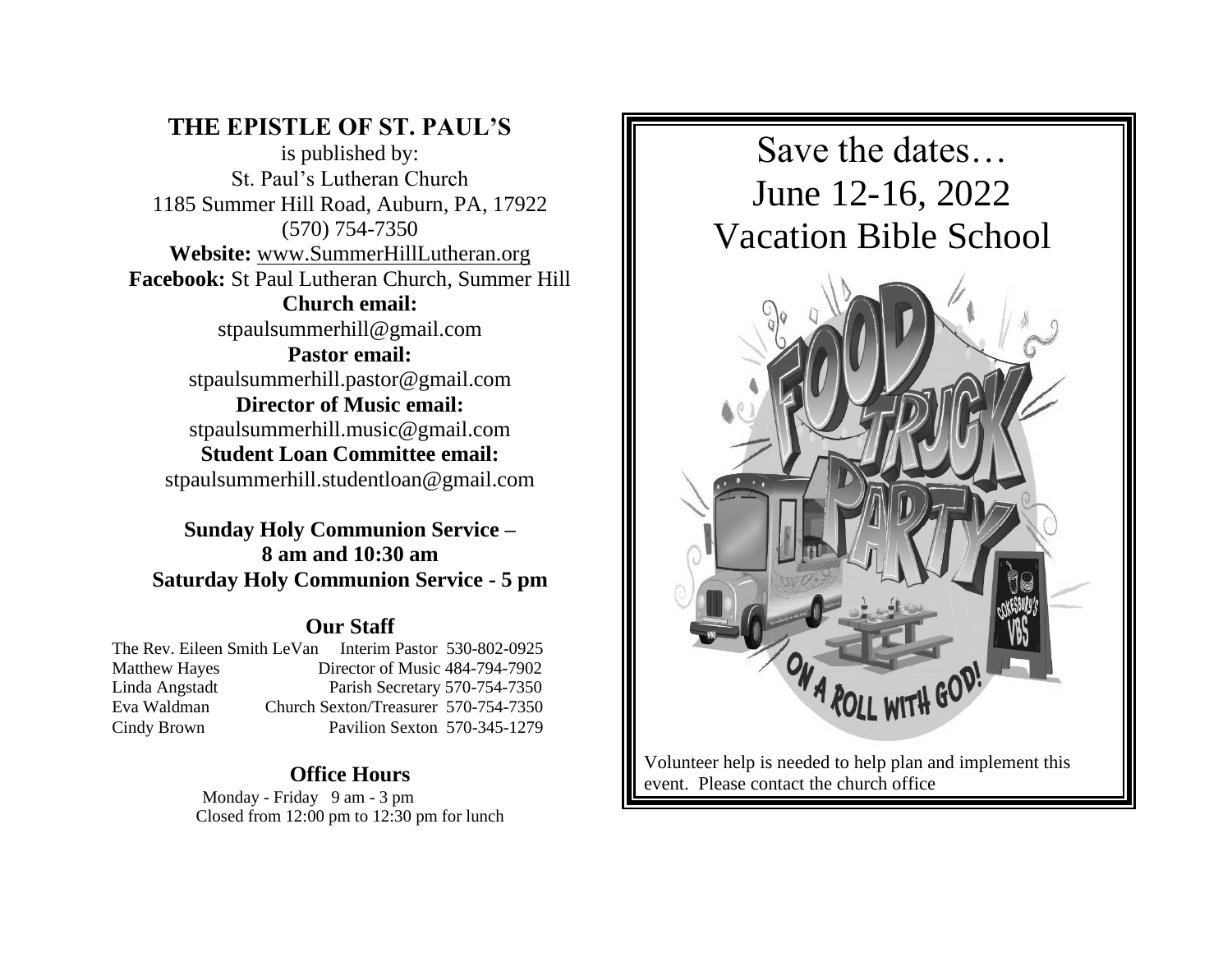

## **Evangelism News** By Charles Hawk, Sr.

If you came to one of the Easter services you were surprised to see something new in altar area. What a welcome surprise it

was. Two giant screens on the wall behind the altar that depicted parts of the worship as we were following the liturgy. IT WAS WONDERFUL. The Pastor said more will be added as she gets more familiar with the functioning. We can see the words as we go along even if you are sitting in the back pews. Things like this are not only good for some members in the congregation, but really helpful for any who may have problems following the hymnal or people with diminished eyesight or hearing. IN ADDITION TO THE GLORIOUS EASTER WORSHIP, what a pleasant surprise this was. If you weren't there you have just got to come and see this most helpful advancement in YOUR CHURCH. THANKS BE TO GOD!!!



# From the Pastor's Pen

Lutherans don't talk very much about the Holy Spirit. We BELIEVE in the Holy Spirit, and we

pray that God would send the Spirit to us. But we tend to be more cerebral about our faith, and the mystical aspects of faith sometimes scare us because they are so difficult to grasp with the mind.

We are often suspicious of the "praying in tongues" that our sisters and brothers in Pentecostal traditions do with ease, possibly because these are prayers we can't understand with our ears and our minds; we have to use our hearts!

A thoughtful faith is good. It means we are always seeking to deepen our understanding. But there is a piece of faith that simply cannot be put into words. It can only be experienced. On Pentecost Sunday we have the opportunity to be reminded of the power and the awesome mystery of the Holy Spirit, who presence, power and activity are simply beyond understanding with the powers of our minds or describing with human speech. They can only be experienced.

One of the moments in my life that was a vivid reminder of the Spirit's power and presence came on the day I had to tell my children that their Grandpa (my father) had died. Rebecca and Jonathan were too young to fully grasp what that meant, but Will, my oldest son who had cerebral palsy, was 13. He was very close to my dad, and when I told him he was devastated and cried in my arms with deep grief. Then, quite suddenly, he calmed down and looked at me with the most incredible smile, and a light of joy in his eyes. At first I was startled, but suddenly I understood what was happening. I looked at Will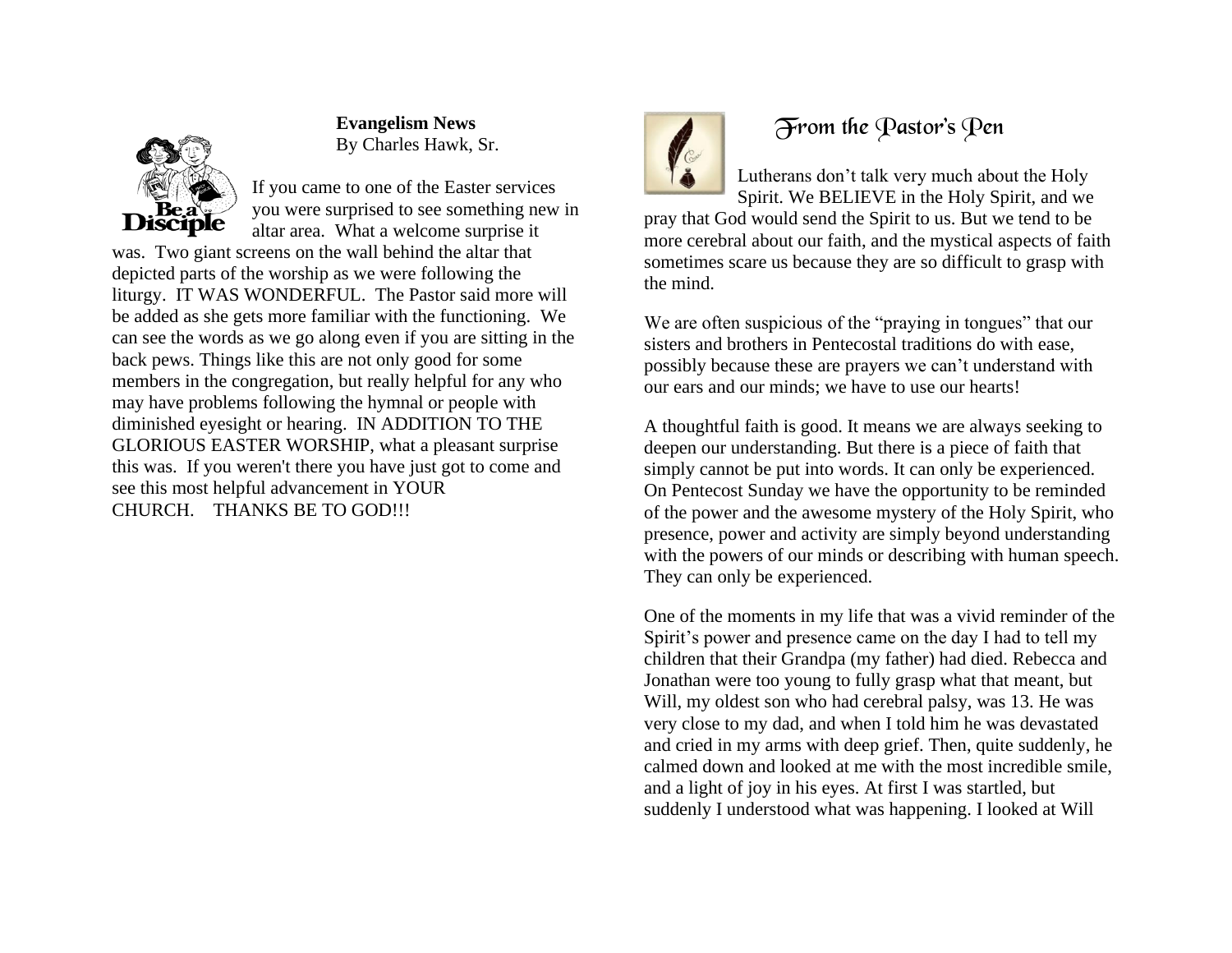and said, "Oh my! You know that Grandpa is with Jesus, where he has always looked forward to being, don't you?" Will was not able to form speech because his CP made it impossible for him to control all the muscles needed to form words. But with great effort he could vocalize a few distinct sounds, and at this very moment he managed a very clear "uh huh;" YES!

Over the weeks and months ahead, he experienced moments of sorrow and loss as he grieved the loss of my dad's companionship. But whenever he talked about Grandpa, using his computerized speech device, he always reminded us "Grandpa is with Jesus," and I knew that his certainty was a gift of the Holy Spirit.

In the months ahead as you work through the process of calling a new pastor, it is my fervent prayer that you will be open to the powerful and transformative presence of the Holy Spirit. I hope that when you pray for the Spirit's presence you will allow space and silence for the Spirit to be made known to you, and that you will be willing to be changed by your encounters with the Spirit.

In the wonderful words of the hymn we have been gifted with from the Lutheran church in Tanzania:

*Gracious Spirit, heed our pleading, fashion us all anew. It's your leading that we're needing, help us to follow you. Come, come, come Holy Spirit, come. ELW 401 Wilson Niwagila © Lutheran Theological College, Makmira, Tanzania*

*Blessings! Pastor Eileen* 



#### **Keep in your prayers**:



Richard Paxson, Dennis Ryan, Ron Boris, Jr., Gary & Shirley Krammes, Irene Peiffer, Arlene Lickman, Betty Freeman, Thelma Brensinger, Chester Johnson, Shirley Fessler, Barbara Pennypacker, Angie Lewis, Mark Fidler, Hayley Moyer, Helen Runkle, Eleanor Jamison, Adam Brink, Arlene Moyer,

Charles Wernert, Stephen Curtis, Brayden Crews, John Strauch, Jr., Dianna Curry, Fern Staller, Rosemary Meade, Ray Yeich, David Axtt, Greg Phillips, Gaylene Ebling, Connie Klinger, Stacey Rao, Betty Strauch and John Strauch, Sr., Nancy Vargas, Jerry Heffleger, Kathy Robinson, Beverly Trumbo, Irma Fessler, Dennis Loy, Brian Hunsberger, and Robert & Joyce Zeledonis. Those serving in the military: Brandon Felty, Karen Hall, Tyler Weller, Edward Hossler, Nick Lentz, Jake Schaeffer, Scott Aungst, Tyler Wolfe, Michael Hamilton, Kristian Svenson, Mark Weinus, Jr., Justin Weller, Jeremy Weaver, Cameron Lutz, Stephanie Boyer, Timothy Bast, Ryan Bast, and Brad Renninger

**Pastoral visits and home communions are available anytime. Please call the office or Pastor Eileen.**



The deadline for items for the July/August newsletter is **June 15.**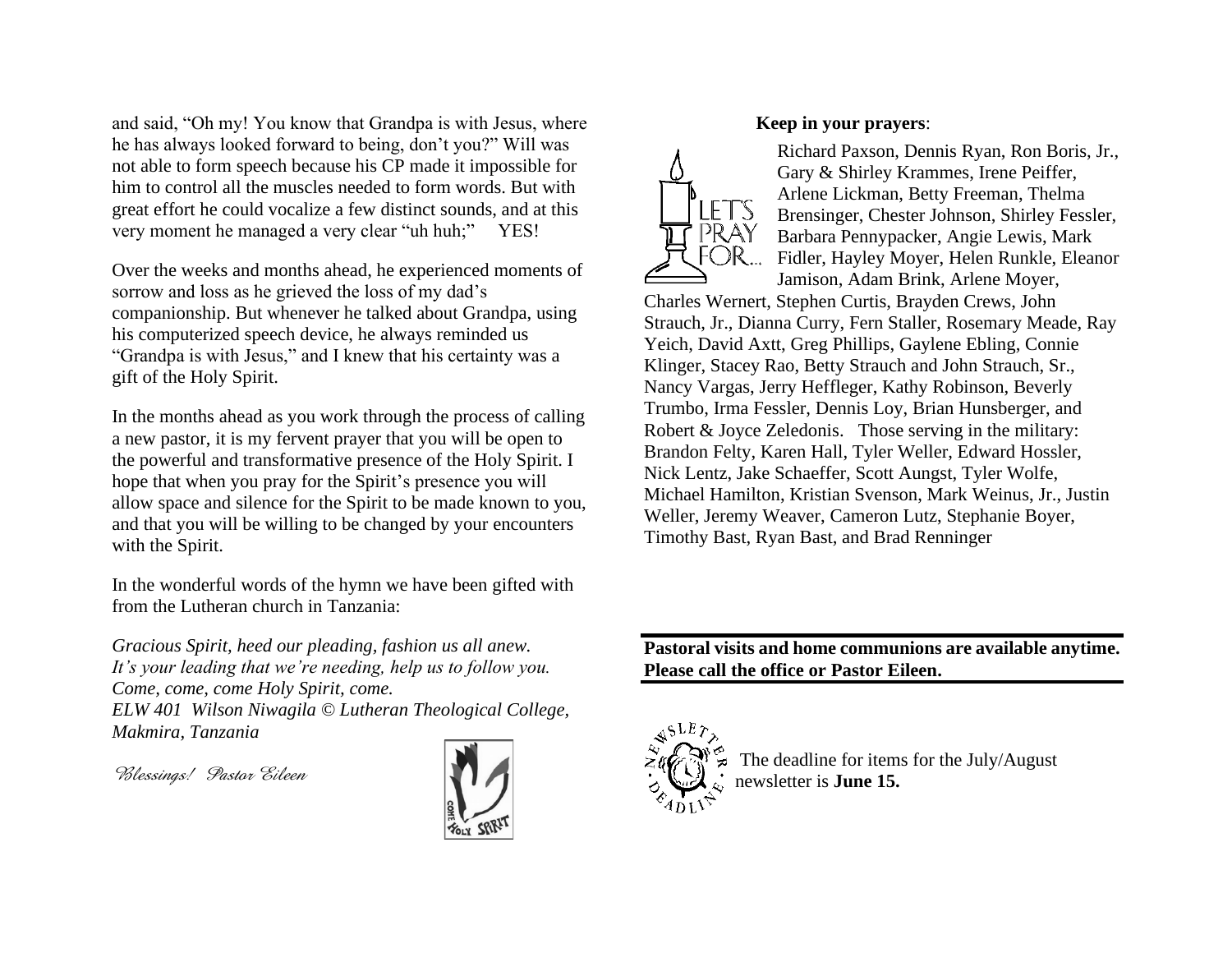

Nancy Sweitzer has donated \$50.00 to the emorial fund in memory of Doris Wilhoyte



The Evangelism Committee and Church Council have been receiving a lot of feedback regarding the church newsletter. We recognize the newsletter is a wonderful means of

communication for our church. Many individuals have suggested that the newsletter be delivered electronically via email to the members of the congregation. The benefits of electronic delivery are reduced costs for postage, paper, envelopes, printer ink, etc. Electronic delivery is immediate whereas when the newsletter is mailed via the U. S. Postal Service delivery can take several days. Therefore, we are moving to electronic delivery of the newsletter for everyone as of July 1, 2022. Please contact Linda at the church office and provide her with (or confirm) your email address. Similarly, if you prefer to continue receiving the newsletter via the U. S. Postal Service, please contact Linda and she will make this accommodation. We anticipate the number of mailed newsletters will be minimal. A small number of newsletters will be available in the narthex. If you do not provide a preference for newsletter delivery by June 15, 2022, your name and address will be removed from the newsletter mailing list. Please speak to any member of the Evangelism Committee or the Church Council if you have questions.



The church is starting a new program of checking on people who currently live alone. If any persons are interested, or know of anyone interested, in

receiving a daily check-in phone call, please contact the office. We are also looking for any persons who would be interested in doing the calling.



As you may have noticed the monthly newsletter and weekly bulletins are always posted to the church's website. Due to security reasons the online version of the monthly newsletter will have some information deleted before it is posted such as birthday column and

any personal phone numbers. Personal phone numbers will also be deleted from the online version of the weekly bulletins. Personal phone numbers will be replaced with a statement saying you may pick up a printed copy at church, receive the documents in their entirety by email, or call the church office for contact information. Birthdays are used for security question answers at businesses and financial institutions so will not be published online.

Please send an email address to the church office, if you have not previously given your email address to the church, and you will be sent the entire newsletter and/or bulletins by email. Please specify which you want to receive by email.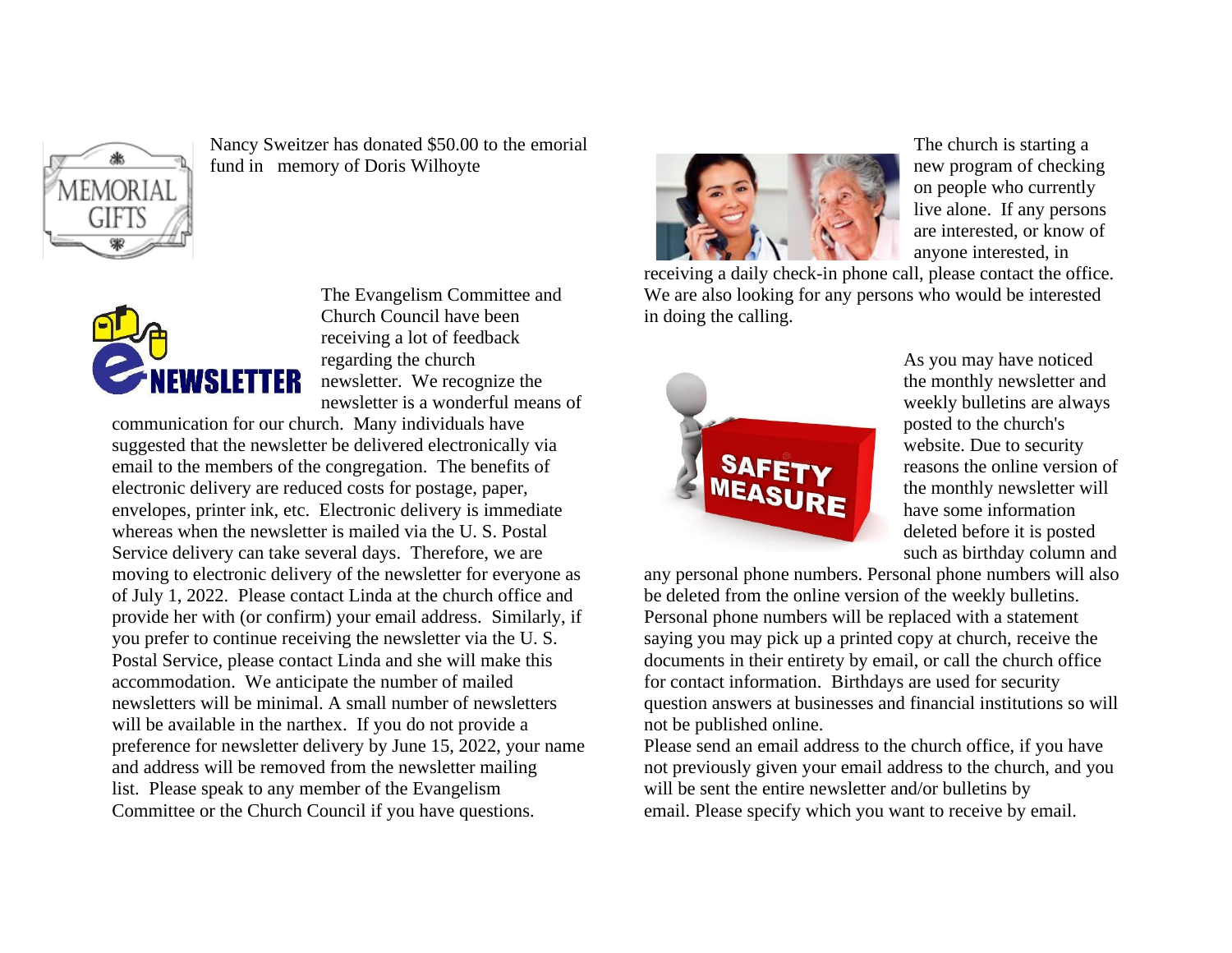

Bits 'n Bytes for your spiritual life from Pastor Eileen

Here are some online links for a devotional resource and bible study that are favorites of mine:

**Sacred Space**, a devotional site from the Irish Jesuit community

<https://www.sacredspace.ie/>



*Summer Worship Schedule* June 5 – September 4 Sunday Morning: 9:00 AM Saturday 5:00 PM

Bible Study: **Enter the Bible**, from Luther Seminary, a site where you can find answers to questions and a basic study course for every book of the bible!

<https://enterthebible.org/>



contact Leah Mullins Bowman.

Anyone who completed grades 1- 12 that are interested in going to Bear Creek Camp in the summer please



During the summer months Pastor Eileen is offering an opportunity to stay after 9 am worship from 10:15-11:15 for a time of conversation. She is inviting you to ask questions about bible passages, theology, faith, church, or anything in the realm of spirituality that you've wondered about or would like to explore. There will be cards on the table in the narthex that say "I've always wondered…" so that you can ask questions ahead of time and perhaps give her some time to think about your questions.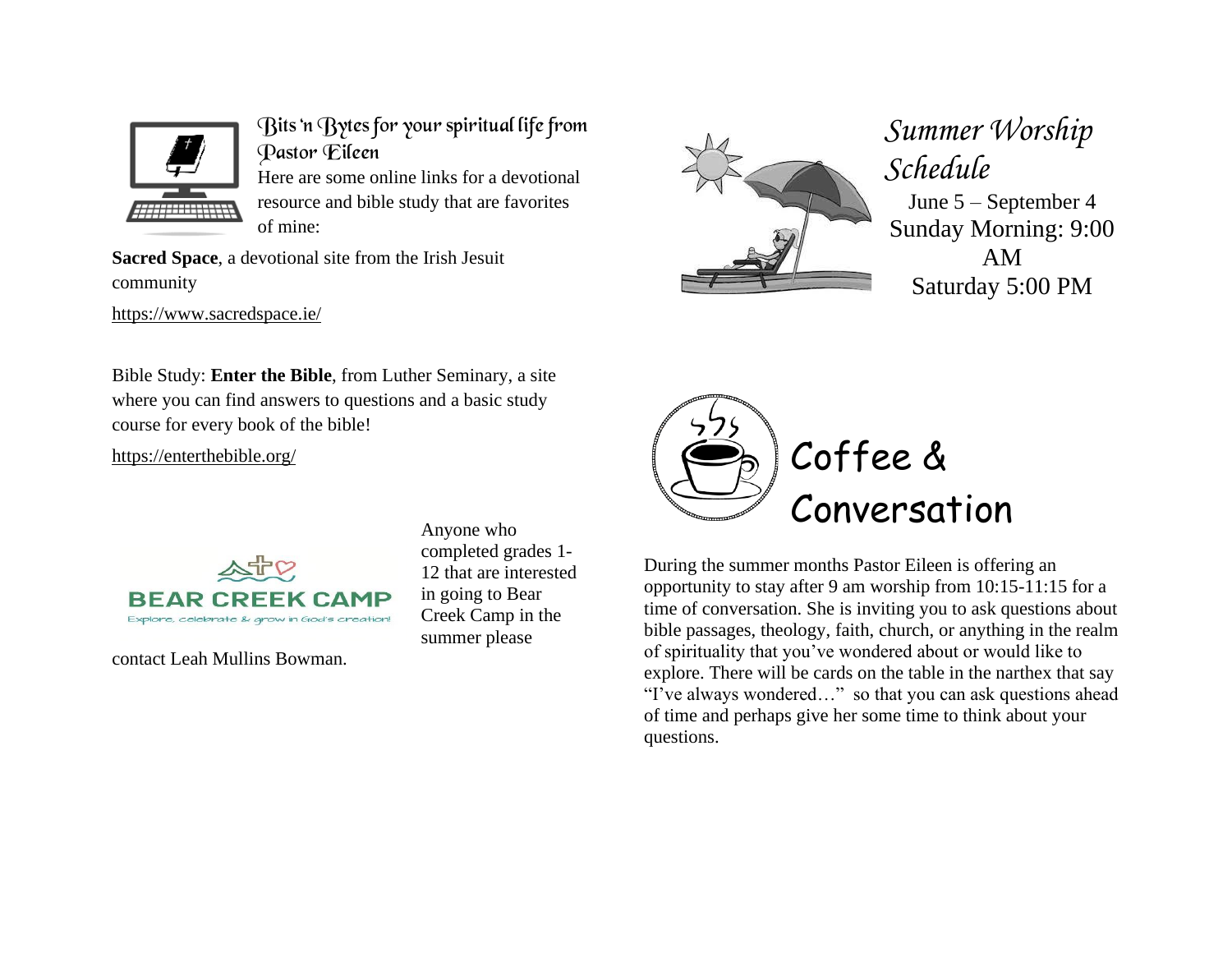

The Social Ministry Committee would like to thank everyone who contributed items for our college students to have in time for their finals. Your generosity and

support are always appreciated.

Donations for Servants To All



From May  $14<sup>th</sup>$  until June  $12<sup>th</sup>$  the Social Ministry Committee will be sponsoring a collection of paper products for Servants To All. Servants To All is a homeless shelter in Pottsville. Items needed include paper or Styrofoam cups, bowls and plates, plastic ware, paper towels, wipes, small packs of tissues, take out containers, and coffee cups with lids. Any of these items would be appreciated. Please place them in the container in the narthex.



Dear St. Paul's Congregation,

Thank you so much for the care package of snacks that I received. I am always happy to receive my package from St. Paul's. I am in the process of finishing my fifth year at Drexel University and will graduate in June with a Master's Degree in Chemical Engineering.

Thanks again,

Jonathan Schwenk

#### THANK YOU

Dear Members of St. Paul's,

Thank you for your kind thoughts when creating the college care packages. This congregation is very generous with serving in the community. I enjoy coming to this church and seeing how friendly everyone is. The snacks will be enjoyed. I am presently in my second year at Gwynedd Mercy University studying Early Childhood/Special Education.

From,

Emily Schwenk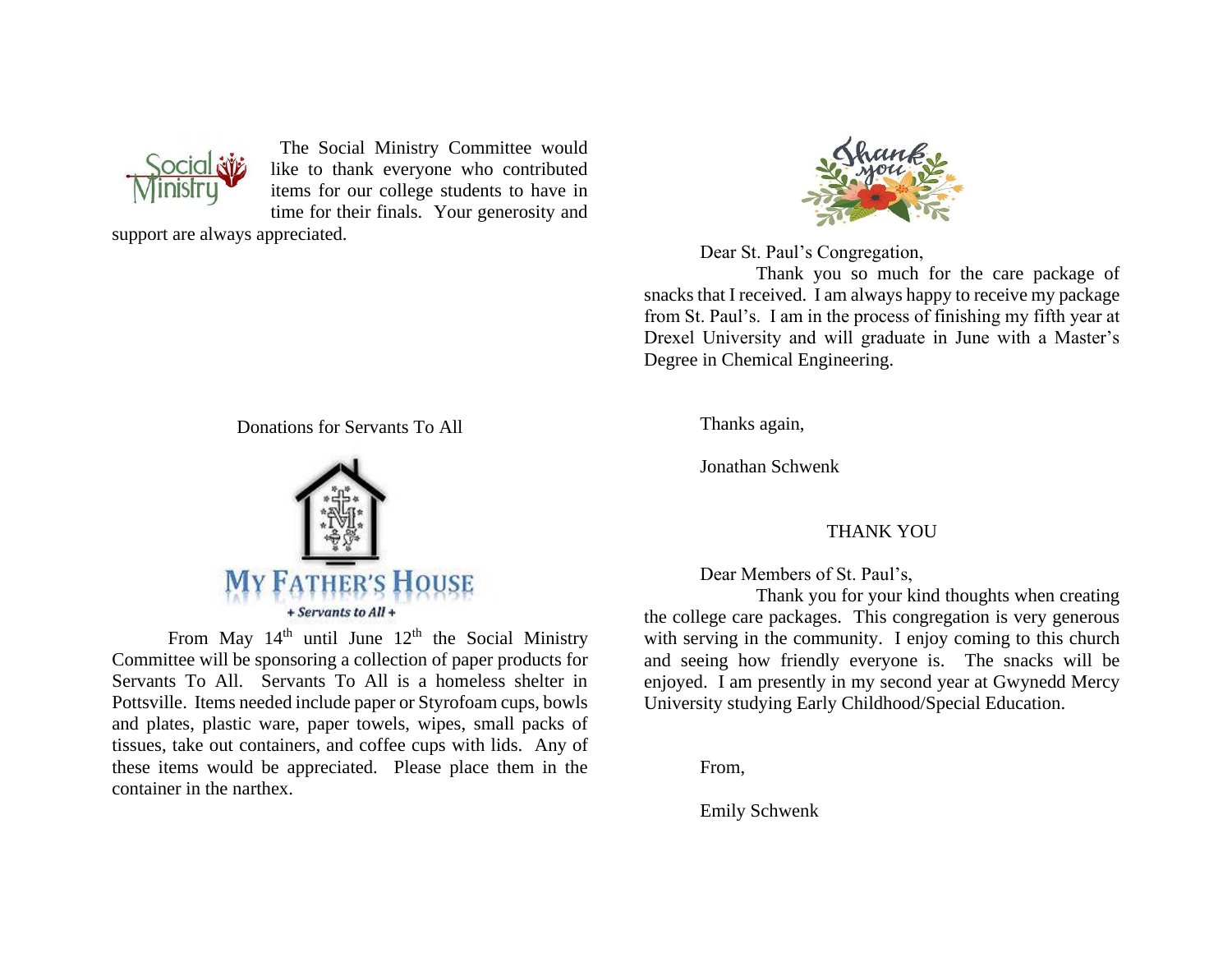| Calendar for May 2022                                                                 |                                      |                        |                             |                                                  |             |                                          |
|---------------------------------------------------------------------------------------|--------------------------------------|------------------------|-----------------------------|--------------------------------------------------|-------------|------------------------------------------|
| Sunday                                                                                | Monday<br>2                          | Tuesday<br>3           | Wednesday<br>$\overline{4}$ | Thursday<br>5                                    | Friday<br>6 | Saturday                                 |
| 8am Worship<br>Service<br>9:15am Sunday<br>School<br>10:30am Worship<br>Service       | 10am Prayer Shawl                    | 12:30pm Quilting       | 7pm Council<br>Meeting      | 6pm Bell Choir<br>7:30pm choir                   |             | 5pm Worship<br>Service                   |
| 8                                                                                     | 9                                    | 10                     | 11                          | 12                                               | 13          | 14                                       |
| 8am Worship<br>Service<br>9:15am Sunday<br>School<br>10:30am Worship<br>Service       | 10am Prayer Shawl<br>7pm Stewardship | 7pm Social<br>Ministry | 1pm Evangelism              | 6pm Bell Choir<br>7:30pm choir                   |             | 5pm Worship<br>Service                   |
| 15<br>8am Worship<br>Service<br>9:15am Sunday<br>School<br>10:30am Worship<br>Service | 16<br>10am Prayer Shawl              | 17<br>12:30pm Quilting | 18<br>7pm Property          | 19<br>6pm Bell Choir<br>7:30pm choir             | 20          | 21<br>5pm Worship<br>Service             |
| 22<br>8am Worship<br>Service<br>9:15am Sunday<br>School<br>10:30am Worship<br>Service | 23<br>10am Prayer Shawl              | 24                     | 25                          | 26<br>6pm Bell Choir<br>7:30pm choir             | 27          | 28<br>5pm Worship<br>Service             |
| 29<br>8am Worship<br>Service<br>9:15am Sunday<br>School<br>10:30am Worship<br>Service | 30<br>10am Prayer Shawl              | 31                     | 1<br>7pm Council<br>Meeting | $\mathfrak{D}$<br>6pm Bell Choir<br>7:30pm choir | 3           | $\overline{4}$<br>5pm Worship<br>Service |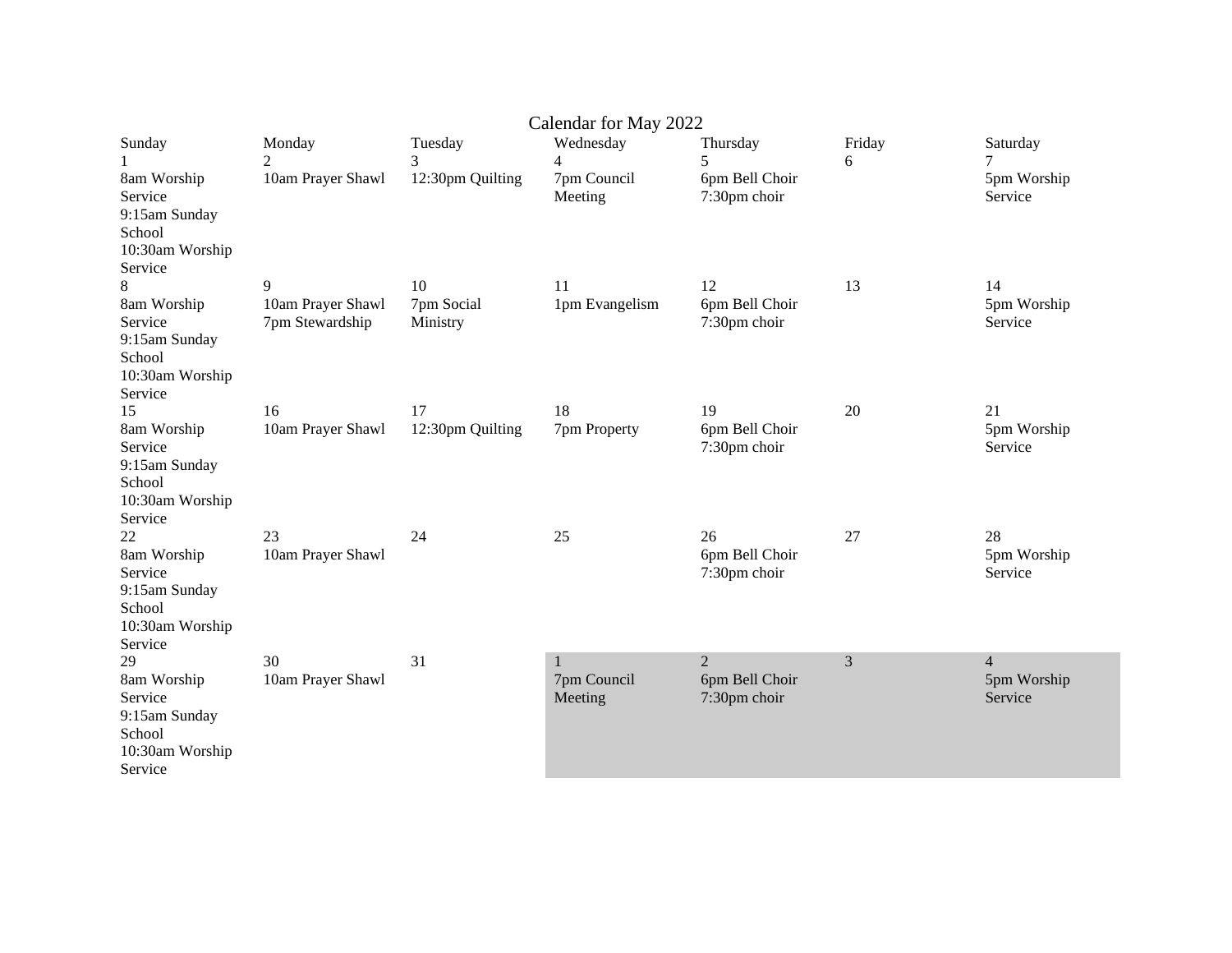| Calendar for June 2022                                                                          |                                            |                              |                                     |                                                                           |             |                                          |
|-------------------------------------------------------------------------------------------------|--------------------------------------------|------------------------------|-------------------------------------|---------------------------------------------------------------------------|-------------|------------------------------------------|
| Sunday<br>29<br>8am Worship<br>Service<br>9:15am Sunday<br>School<br>10:30am Worship<br>Service | Monday<br>30<br>10am Prayer Shawl          | Tuesday<br>31                | Wednesday<br>7pm Council<br>Meeting | Thursday<br>$\mathcal{D}_{\mathcal{L}}$<br>6pm Bell Choir<br>7:30pm choir | Friday<br>3 | Saturday<br>4<br>5pm Worship<br>Service  |
| 5<br>8am Worship<br>Service<br>9:15am Sunday<br>School<br>10:30am Worship<br>Service            | 6<br>10am Prayer Shawl                     | 7<br>12:30pm Quilting        | 8<br>1pm Evangelism                 | 9<br>6pm Bell Choir<br>7:30pm choir                                       | 10          | 11<br>5pm Worship<br>Service             |
| 12<br>8am Worship<br>Service<br>9:15am Sunday<br>School<br>10:30am Worship<br>Service           | 13<br>10am Prayer Shawl<br>7pm Stewardship | 14<br>7pm Social<br>Ministry | 15<br>7pm Property                  | 16<br>6pm Bell Choir<br>7:30pm choir                                      | 17          | 18<br>5pm Worship<br>Service             |
| 19<br>8am Worship<br>Service<br>9:15am Sunday<br>School<br>10:30am Worship<br>Service           | 20<br>10am Prayer Shawl                    | 21<br>12:30pm Quilting       | 22                                  | 23<br>6pm Bell Choir<br>7:30pm choir                                      | 24          | 25<br>5pm Worship<br>Service             |
| 26<br>8am Worship<br>Service<br>9:15am Sunday<br>School<br>10:30am Worship<br>Service           | 27<br>10am Prayer Shawl                    | 28                           | 29                                  | 30<br>6pm Bell Choir<br>7:30pm choir                                      | $\mathbf 1$ | $\overline{2}$<br>5pm Worship<br>Service |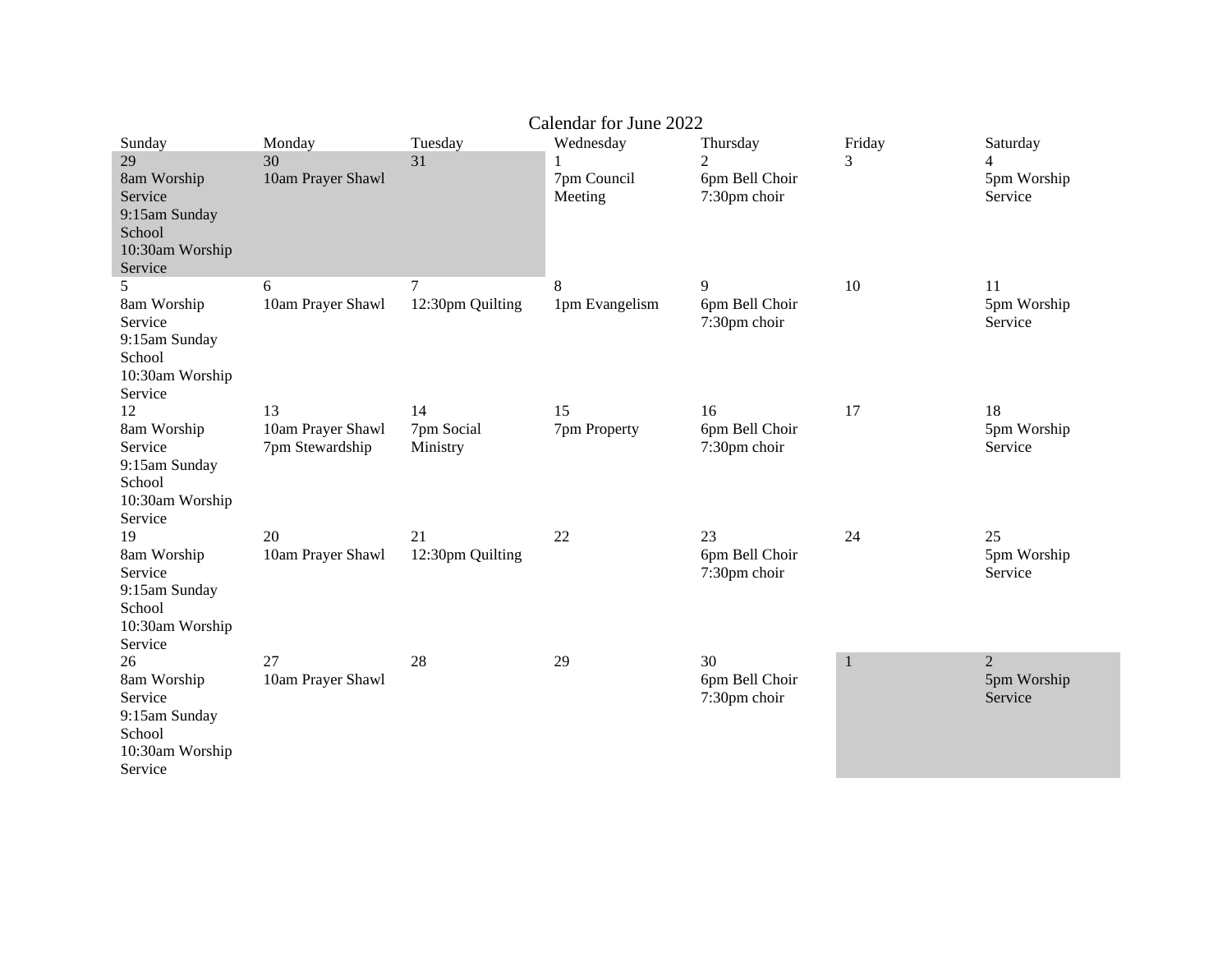| Lectionary Calendar for May 2022 |                               |                             |                                |                               |                             |                          |
|----------------------------------|-------------------------------|-----------------------------|--------------------------------|-------------------------------|-----------------------------|--------------------------|
| Sunday                           | Monday                        | Tuesday                     | Wednesday                      | Thursday                      | Friday                      | Saturday                 |
|                                  | $\mathcal{L}$                 | 3                           | 4                              | 5                             | 6                           |                          |
| <b>Third Sunday of</b>           | Psalm 121                     | Psalm 121                   | Psalm 121                      | Psalm 23                      | Psalm 23                    | Psalm 23                 |
| <b>Easter</b>                    | Ezekiel 1:1-25                | Ezekiel 1:26-2:1            | Isaiah 6:1-8                   | Ezekiel 11:1-25               | Ezekiel 20:39-44            | Ezekiel 28:25-26         |
|                                  | Acts 9:19b-31                 | Acts 26:1-18                | Luke 5:1-11                    | Revelation 5:1-10             | Revelation $6:1-7:4$        | Luke 12:29-32            |
|                                  |                               |                             |                                |                               |                             |                          |
| 8                                | 9                             | 10                          | 11                             | 12                            | 13                          | 14                       |
| <b>Fourth Sunday of</b>          | Psalm 100<br>Ezekiel 37:15-28 | Psalm 100<br>Ezekiel 45:1-9 | Psalm 100<br>Jeremiah 50:17-20 | Psalm 148<br>Ezekiel 2:8-3:11 | Psalm 148<br>Daniel 7:13-14 | Psalm 148<br>Daniel 7:27 |
| <b>Easter</b>                    | Revelation 15:1-4             | Acts 9:32-35                | John 10:31-42                  | Revelation 10:1-11            | Revelation 11:15            | Revelation 11:16-19      |
|                                  |                               |                             |                                |                               |                             |                          |
| 15                               | 16                            | 17                          | 18                             | 19                            | 20                          | 21                       |
| <b>Fifth Sunday of</b>           | Psalm 133                     | Psalm 133                   | Psalm 133                      | Psalm 67                      | Psalm 67                    | Psalm 67                 |
| <b>Easter</b>                    | 1 Samuel                      | 2 Samuel 1:4-27             | Leviticus 19:9-18              | Proverbs 2:1-5                | Proverbs 2:6-8              | Proverbs 2:9-15          |
|                                  | 20:1-23, 35-42                | Acts 11:27-30               | Luke 10:25-28                  | Acts 15:36-41                 | Acts 16:1-8                 | Luke 19:1-10             |
|                                  | Acts 11:19-26                 |                             |                                |                               |                             |                          |
| 22                               | 23                            | 24                          | 25                             | 26                            | 27                          | 28                       |
| <b>Sixth Sunday of</b>           | Psalm 93                      | Psalm 93                    | Psalm 93                       | Acts 1:1-11                   | Psalm 97                    | Psalm 97                 |
| <b>Easter</b>                    | 1 Chronicles 12:16-           | 2 Chronicles 15:1-          | 2 Chronicles 34:20-            | Psalm 47 or Psalm             | Exodus 33:12-17             | Exodus 33:18-23          |
|                                  | 22                            | 15                          | 33                             | 93                            | Revelation 22:6-9           | John 1:14-18             |
|                                  | Revelation 21:5-14            | Revelation 21:15-22         | Luke 2:25-38                   | Ephesians 1:15-23             |                             |                          |
|                                  |                               |                             |                                | Luke 24:44-53                 |                             |                          |
|                                  |                               |                             |                                |                               |                             |                          |
| 29                               | 30                            | 31                          |                                |                               |                             |                          |
| <b>Seventh Sunday of</b>         | Psalm 29                      | Psalm 29                    |                                |                               |                             |                          |
| <b>Easter</b>                    | Exodus 40:16-38               | 2 Chronicles 5:2-14         |                                |                               |                             |                          |
|                                  | Acts 16:35-40                 | Acts 26:19-29               |                                |                               |                             |                          |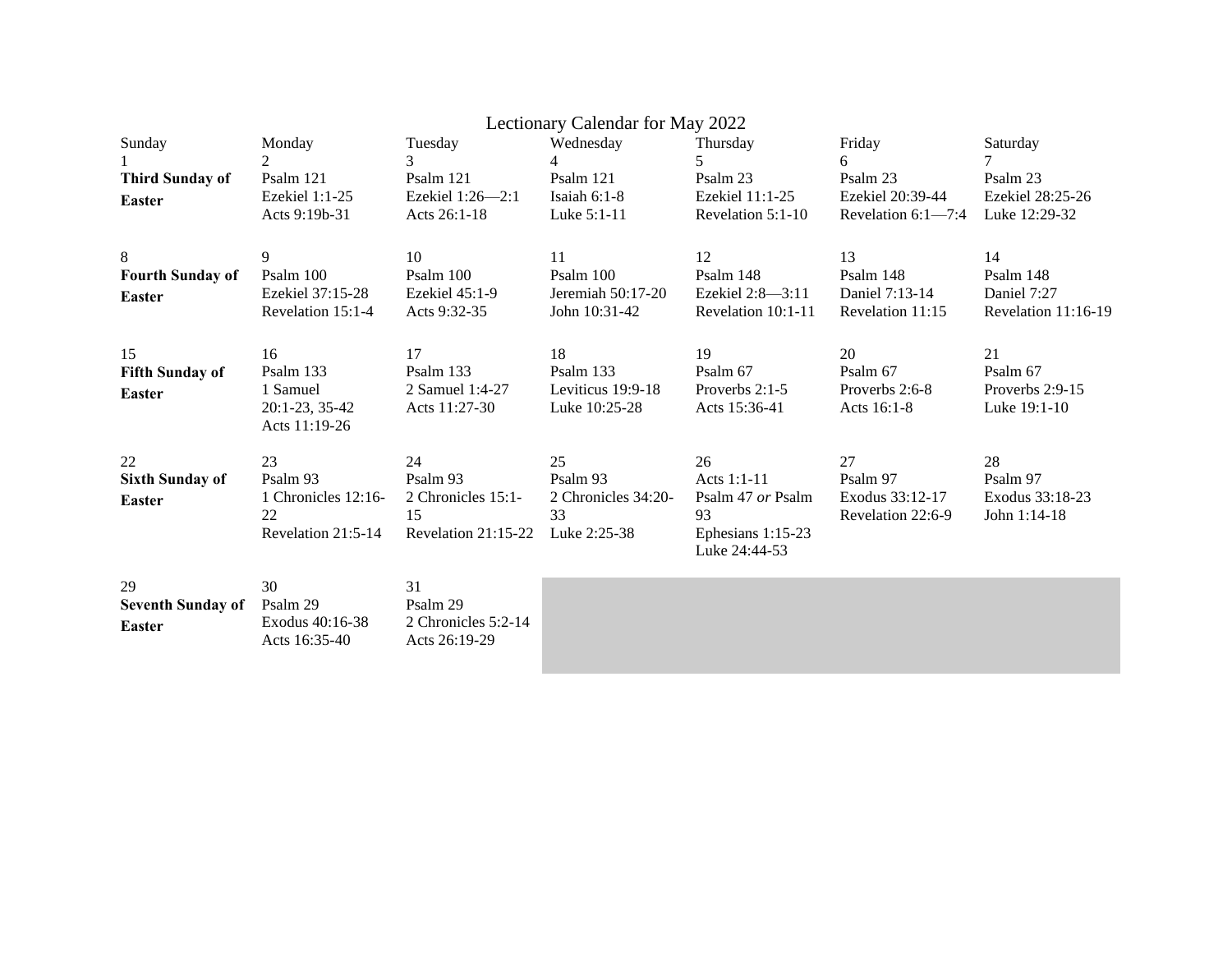| Lectionary Calendar for June 2022             |                                                                |                                                                 |                                                          |                                                                                              |                                                                                           |                                                                                                     |
|-----------------------------------------------|----------------------------------------------------------------|-----------------------------------------------------------------|----------------------------------------------------------|----------------------------------------------------------------------------------------------|-------------------------------------------------------------------------------------------|-----------------------------------------------------------------------------------------------------|
| Sunday                                        | Monday                                                         | Tuesday                                                         | Wednesday<br>Psalm 29<br>Ezekiel 3:12-21<br>Luke 9:18-27 | Thursday<br>2<br>Psalm 104:24-34,<br>35 <sub>b</sub><br>Isaiah 32:11-17<br>Galatians 5:16-25 | Friday<br>3<br>Psalm 104:24-34,<br>35 <sub>b</sub><br>Isaiah $44:1-4$<br>Galatians 6:7-10 | Saturday<br>$\overline{4}$<br>Psalm 104:24-34,<br>35 <sub>b</sub><br>2 Kings 2:1-15a<br>Luke 1:5-17 |
| 5<br>Day of Pentecost                         | 6<br>Psalm 48<br>Joel 2:18-29<br>1 Corinthians 2:1-<br>11      | Psalm 48<br>Ezekiel 11:14-25<br>1 Corinthians 2:12-<br>16       | 8<br>Psalm 48<br>Numbers 24:1-14<br>Luke 1:26-38         | 9<br>Psalm 8<br>Proverbs $3:13-18$<br>Ephesians 1:17-19                                      | 10<br>Psalm 8<br>Proverbs 3:19-26<br>Ephesians 4:1-6                                      | 11<br>Psalm 8<br>Proverbs 4:1-9<br>Luke 2:41-52                                                     |
| 12<br><b>Holy Trinity</b>                     | 13<br>Psalm 124<br>Proverbs 7:1-4<br>Ephesians 4:7-16          | 14<br>Psalm 124<br>Proverbs 8:4-21<br>Ephesians 5:15-20         | 15<br>Psalm 124<br>Daniel 1:1-21<br>Luke 1:46b-55        | 16<br>Psalm 92:1-4, 12-15<br>Proverbs $13:1-12$<br>Romans 5:12-6:2                           | 17<br>Psalm 92:1-4, 12-15<br>Proverbs $15:1-9$<br>1 Thessalonians<br>$4:13-18$            | 18<br>Psalm 92:1-4, 12-<br>15<br>Isaiah 30:8-17<br>John 16:1-4a                                     |
| 19<br><b>Second Sunday</b><br>after Pentecost | 20<br>Psalm 1<br>Jeremiah 24:1-10<br>1 Corinthians 16:1-<br>12 | 21<br>Psalm 1<br>Jeremiah 29:10-19<br>1 Corinthians<br>$16:13-$ | 22<br>Psalm 1<br>Proverbs 5:1-23<br>Luke 14:34-35        | 23<br>Psalm 96:1-9<br>1 Kings 6:23-38<br>2 Corinthians 5:11-<br>17                           | 24<br>Psalm 96:1-9<br>1 Kings 8:14-21<br>2 Corinthians 11:1-6                             | 25<br>Psalm 96:1-9<br>1 Kings 8:31-40<br>Luke 4:31-37                                               |
| 26<br><b>Third Sunday</b><br>after Pentecost  | 27<br>Psalm 5<br>Jonah 4:1-11<br>Acts 8:26-40                  | 28<br>Psalm 5<br>Nehemiah 1:1-11<br>Acts 3:1-10                 | 29<br>Psalm 5<br>Isaiah $56:1-8$<br>Mark 7:24-30         | 30<br>Psalm 30<br>2 Samuel 14:1-11<br>Acts 22:6-21                                           |                                                                                           |                                                                                                     |